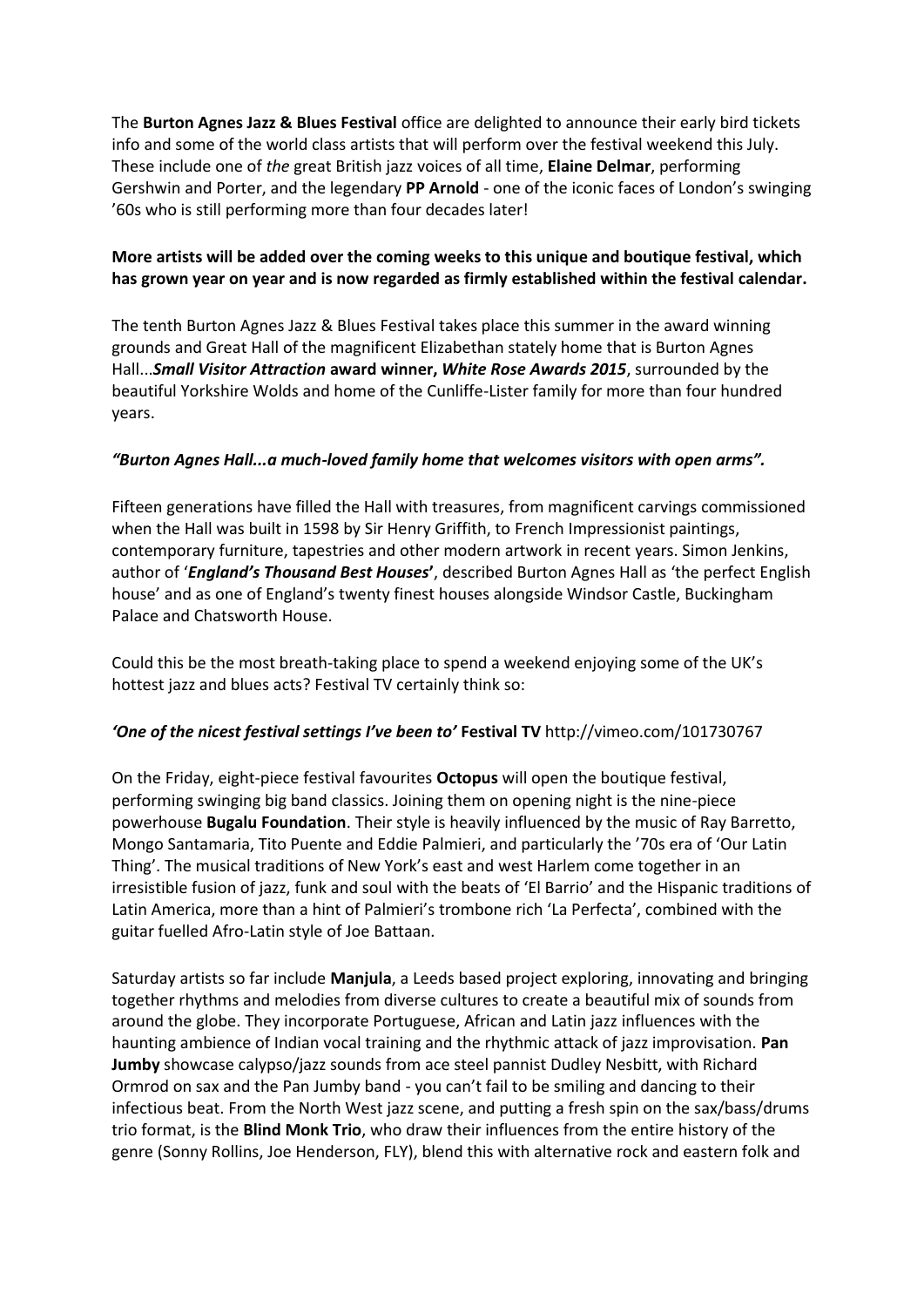present quirky original compositions along with some surprising arrangements of classic standards.

**Burton Agnes are also delighted to announce that Elaine Delmar** will grace their stage on Saturday evening.

One of *the* great British jazz voices of all time, Elaine Delmar brings her acclaimed interpretations of two of the greatest songbooks of all time, Gershwin and Porter. Accompanied by a stellar group of musicians, Elaine performs classic arrangements of George Gershwin and Cole Porter, as well as taking a fresh new look at some iconic twentieth century music. Favourites include numbers such as: S'Wonderful, Embraceable You, Begin the Begine, Night and Day, Summertime and I Get A Kick Out Of You.

### *"Among the multitude of good jazz singers in Britain, there is not one who can surpass Elaine Delmar."* Dave Gelly, *Sunday Observer*

How do we follow the hugely talented Elaine Delmar?

#### With the legendary **PP Arnold!**

Arriving in England as an Ikette with the Ike & Tina Revue, PP was spotted by Mick Jagger, who immediately convinced Andrew Loog Oldham to sign her to his 'Immediate' record label. Several huge hits followed, the best-known being 'The first cut is the deepest', 'Angel of the morning' and 'If you think you're groovy'. PP was one of the iconic faces of London's swinging '60s.

Pat has collaborated, recorded, worked and toured alongside such luminaries as The Rolling Stones, The Small Faces, Jimi Hendrix, Rod Stewart, Barry Gibb, Eric Clapton, Humble Pie, Nick Drake, Roger Waters, Ocean Color Scene, Primal Scream, The Manfreds, and many more. Her session credits read like a Who's Who list that stretches across more than four decades of rock 'n roll and pop history.

Sunday brings **Lindsay Hannon**'s debut at the Burton Agnes Jazz & Blues Festival. Rooted in the improvisational traditions of jazz, this engaging band moves from raucous barrel house blues to thoughtful, spacious ballads across a variety of grooves, creating an electric atmosphere. Also performing is **Graeme Wilson**, whose quartet is all about heartfelt improvisation on idiosyncratic tunes that stay with you. They infuse driving jazz and Latin rhythms, or ambient swing with enthusiasm for folk and rock ballads, free jazz and the dance floor.

Bringing the Burton Agnes Jazz & Blues Festival 2016 to an end is the delightful **Ben Beattie's After Midnight Band.** The band celebrate the songs they love, and play their own original compositions with a youthful vigour and energy. From furious funk to laid back blues, grooving rhythms and beautiful ballads, this band will definitely have you moving! Having played in a number of well-known venues all over Europe and the USA and shared the stage with world renowned DJs, session musicians and jazz artists, Ben Beattie is soon becoming one of this country's must see artists himself. Festival organiser and saxophonist Simon Cunliffe-Lister also joins the band.

**Late Night Sessions** in association with ADASTRA music agenc[y www.adastra-music.co.uk](http://www.adastra-music.co.uk/)